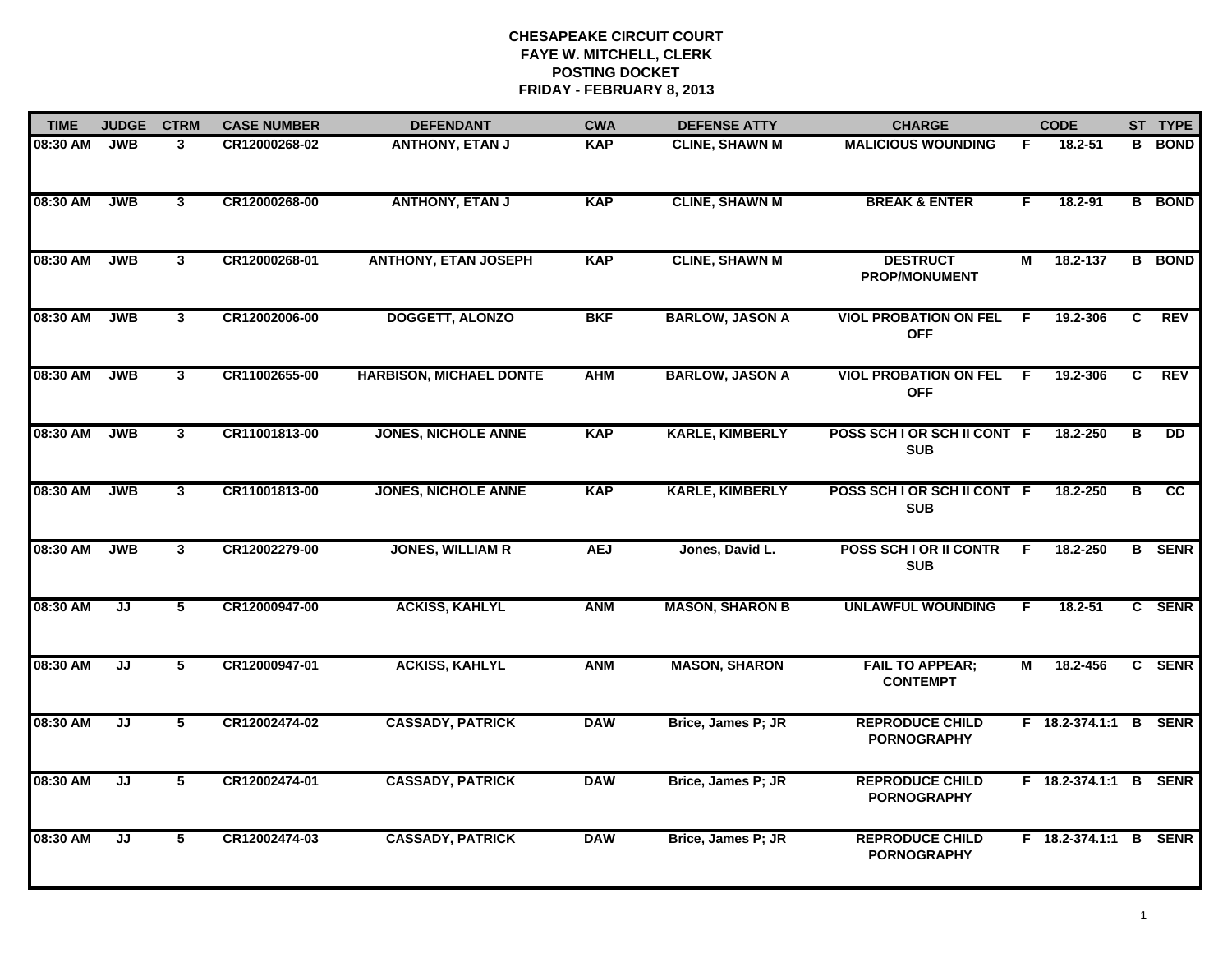| <b>TIME</b> | <b>JUDGE</b> | <b>CTRM</b>    | <b>CASE NUMBER</b> | <b>DEFENDANT</b>                  | <b>CWA</b> | <b>DEFENSE ATTY</b>         | <b>CHARGE</b>                                     |    | <b>CODE</b>           |                | ST TYPE       |
|-------------|--------------|----------------|--------------------|-----------------------------------|------------|-----------------------------|---------------------------------------------------|----|-----------------------|----------------|---------------|
| 08:30 AM    | JJ           | 5              | CR12002474-04      | <b>CASSADY, PATRICK</b>           | <b>DAW</b> | Brice, James P; JR          | <b>REPRODUCE CHILD</b><br><b>PORNOGRAPHY</b>      |    | F 18.2-374.1:1        | B              | <b>SENR</b>   |
| 08:30 AM    | JJ           | 5              | CR12002474-00      | <b>CASSADY, PATRICK</b>           | <b>DAW</b> | Brice, James P; JR          | <b>REPRODUCE CHILD</b><br><b>PORNOGRAPHY</b>      |    | F 18.2-374.1:1 B SENR |                |               |
| 08:30 AM    | JJ           | 5              | CR12003154-00      | <b>PROFFITT, RONALD LEE; SR</b>   | <b>DAW</b> | <b>BYRUM, ERICA</b>         | <b>VIOL PROBATION ON FEL</b><br><b>OFF</b>        | E  | 19.2-306              | C              | <b>REV</b>    |
| 08:30 AM    | JJ           | 5              | CR12001150-01      | <b>SYKES, MATTHEW ORION</b>       | <b>ANM</b> | <b>WOOD, SHELLY</b>         | <b>UNLAWFUL WOUNDING</b>                          | F  | 18.2-51               |                | C SENR        |
| 08:30 AM    | JJ           | 5              | CR12001150-00      | <b>SYKES, MATTHEW ORION</b>       | <b>ANM</b> | <b>WOOD, SHELLY</b>         | <b>LARCENY FROM PERSON</b>                        | -F | 18.2-95               |                | C SENR        |
| 08:30 AM    | JJ           | 5              | CR12001380-01      | <b>VALENTINE, SHAVONE</b>         | <b>TNH</b> | Taliaferro, WILLIAM L.; Jr. | <b>CONCEALMENT</b>                                | F. | 18.2-103              |                | <b>B</b> SENR |
| 08:30 AM    | IJ           | $\overline{5}$ | CR04A02379-01      | <b>VERNON, JASON CARTER</b>       | <b>TNH</b> | <b>BARLOW, JASON A</b>      | <b>VIOL PROBATION ON FEL</b><br><b>OFF</b>        | E  | 19.2-306              | $\overline{c}$ | REV           |
| 08:30 AM    | <b>RDS</b>   | 6              | CR12002319-00      | <b>BRYANT, MICHELLE LYNETTE</b>   | <b>DAW</b> | Ireland, Elizabeth D.       | <b>EMBEZZLEMENT</b>                               | F. | 18.2-111              |                | <b>B</b> SENR |
| 08:30 AM    | <b>RDS</b>   | 6              | CR12000447-00      | <b>HILL, PAMELA MARIE</b>         | <b>CPO</b> | Ortiz, Kathleen A.          | PWID SCH I OR II CONT SUB F                       |    | 18.2-248              |                | <b>B</b> SENR |
| 08:30 AM    | <b>RDS</b>   | 6              | CR12000447-01      | <b>HILL, PAMELA MARIE</b>         | <b>CPO</b> | Ortiz, Kathleen A.          | PWID SCH I OR II CONT SUB F                       |    | 18.2-248              |                | <b>B</b> SENR |
| 08:30 AM    | <b>RDS</b>   | 6              | CR12001399-03      | <b>MARTIN, PAUL SYLVESTER; JR</b> | <b>AEJ</b> | <b>PASS, STEPHANIE</b>      | <b>ELUDE/DISREGARD POLICE- F</b><br><b>FELONY</b> |    | 46.2-817B             | C              | <b>SENR</b>   |
| 08:30 AM    | <b>RDS</b>   | 6              | CR12001399-00      | <b>MARTIN, PAUL SYLVESTER; JR</b> | <b>AEJ</b> | <b>PASS, STEPHANIE</b>      | <b>POSS COCAINE</b>                               | F. | 18.2-250              |                | <b>B</b> SENR |
| 08:30 AM    | <b>RDS</b>   | 6              | CR11000854-01      | <b>SCHLEEPER, JUSTIN CIAL</b>     | <b>CPO</b> | Mason, G Jeffrey            | <b>VIOL PROBATION ON FEL</b><br><b>OFF</b>        | E  | 19.2-306              | C.             | REV           |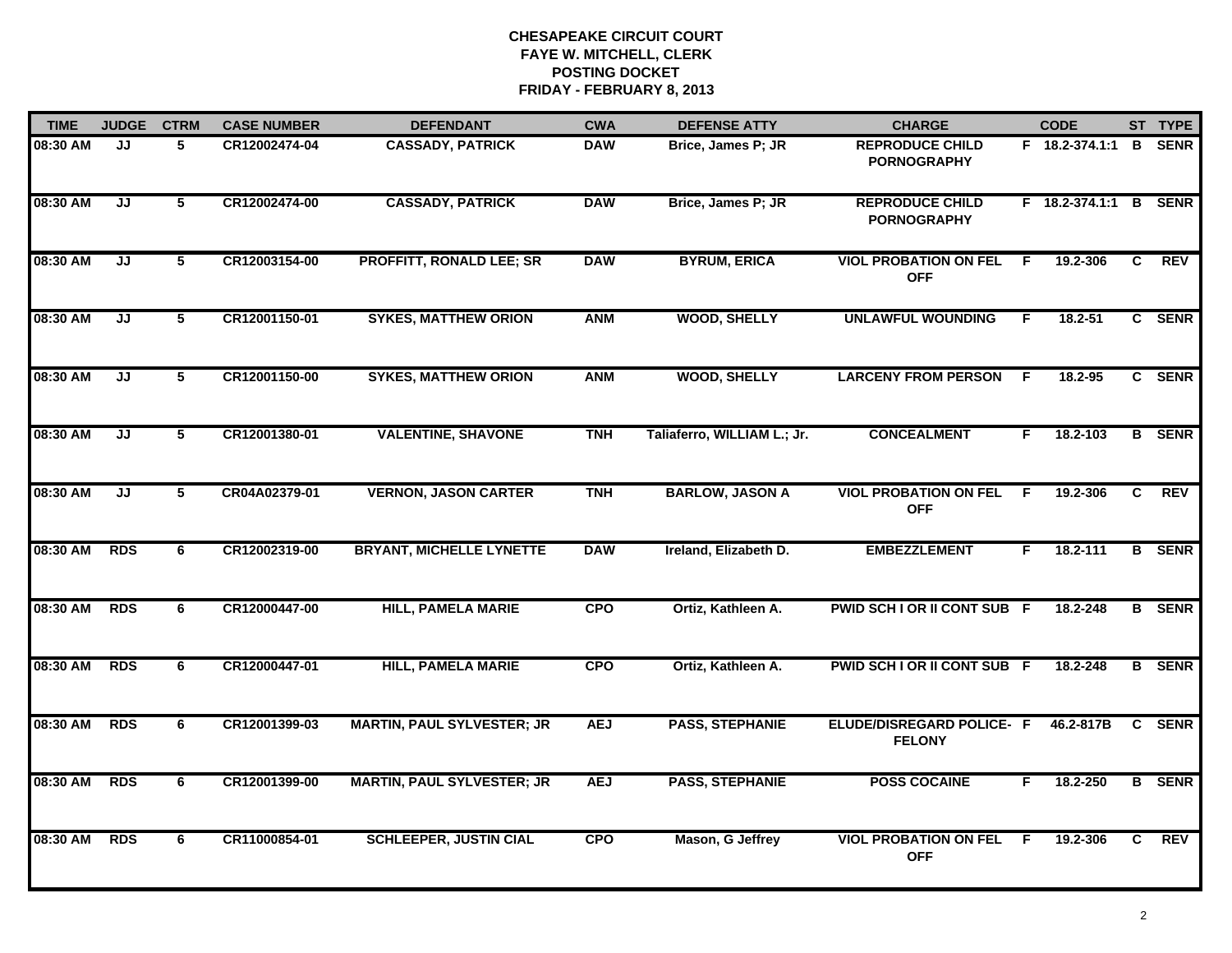| <b>TIME</b> | <b>JUDGE</b> | <b>CTRM</b>    | <b>CASE NUMBER</b> | <b>DEFENDANT</b>                        | <b>CWA</b> | <b>DEFENSE ATTY</b>          | <b>CHARGE</b>                                   |                | <b>CODE</b>    |                         | ST TYPE       |
|-------------|--------------|----------------|--------------------|-----------------------------------------|------------|------------------------------|-------------------------------------------------|----------------|----------------|-------------------------|---------------|
| 08:30 AM    | <b>RDS</b>   | 6              | CR11003215-00      | <b>SEAWRIGHT-GRANDISON, EDWINA</b><br>т | <b>CRG</b> | <b>BARLOW, JASON</b>         | <b>VIOL PROBATION ON FEL</b><br><b>OFF</b>      | -F             | 19.2-306       | C.                      | <b>REV</b>    |
| 08:30 AM    | <b>RDS</b>   | 6              | CR12002472-00      | <b>WILSON-HYMAN, JULIAN</b>             | <b>PLC</b> | <b>Martin, Terence P</b>     | ASSLT: UNLAW INJ BY ACID F<br>ETC.              |                | $18.2 - 52$    |                         | <b>B</b> SENR |
| 09:30 AM    | <b>RDS</b>   | $\mathbf{2}$   | CR13000122-00      | <b>SPARROW, JAVANTI M</b>               |            | <b>TITTER, JENNIFER</b>      | <b>ASSAULT AND BATTER</b>                       | $\overline{M}$ | $46 - 3$       | В                       | <b>WC</b>     |
| 09:30 AM    | <b>RDS</b>   | $\mathbf{2}$   | CR13000299-00      | <b>THOMAS, SECORIE R</b>                | <b>DJH</b> | <b>KORSLUND, ERIC</b>        | <b>POSS CRACK COCAINE</b>                       | F.             | 18.2-248       |                         | C ADAT        |
| 10:00 AM    | <b>VTF</b>   | $\mathbf{1}$   | CR12000801-00      | <b>LEWIS, REON LAMAR</b>                | <b>SMK</b> | <b>CRONIN, ERIC T</b>        | <b>POSS MARIJUANA</b>                           |                | M 18.2-250.1   | <b>S</b>                | <b>DD</b>     |
| 10:00 AM    | <b>EPG</b>   | $\overline{2}$ | CR12000026-01      | <b>ADKISON, SHAQUANDA JAININE</b>       | CRG        | Crook, Heather B             | <b>FTA TRIAL</b>                                | М              | 18.2-456       | C                       | <b>CAP</b>    |
| 10:00 AM    | <b>EPG</b>   | $\overline{2}$ | CR12000026-00      | <b>ADKISON, SHAQUANDA JAININE</b>       | <b>CRG</b> | Crook, Heather B.            | <b>ISSUE TWO OR MORE BAD F</b><br><b>CHECKS</b> |                | 18.2-181.1     | C                       | <b>PLEA</b>   |
| 10:00 AM    | <b>EPG</b>   | $\overline{2}$ | CR13000085-00      | <b>BISH, DAWN M</b>                     | <b>CPO</b> | <b>ROOF, TIMOTHY WADE</b>    | <b>POSS COCAINE</b>                             | F.             | 18.2-250       |                         | <b>B</b> PLEA |
| 10:00 AM    | <b>EPG</b>   | $\overline{2}$ | CR12002597-00      | <b>BRYANT, RODERICK BRANDELL</b>        | CRG        | Taliaferro, WILLIAM L; Jr.   | EMBEZZLEMENT >=\$200                            | F              | 18.2-111       |                         | C BOND        |
| 10:00 AM    | <b>EPG</b>   | $\mathbf{2}$   | CR13000163-01      | <b>FORBUSH, TAYLOR NICOLE</b>           | <b>BKF</b> | <b>TAYLOR, MATTHEW T; SR</b> | <b>ID FRAUD</b>                                 |                | M 18.2-186.3   | C                       | <b>PLEA</b>   |
| 10:00 AM    | <b>EPG</b>   | $\overline{2}$ | CR13000163-00      | <b>FORBUSH, TAYLOR NICOLE</b>           | <b>BKF</b> | <b>TAYLOR, MATTHEW T; SR</b> | <b>FORGERY</b>                                  | F              | 18.2-168       |                         | C PLEA        |
| 10:00 AM    | <b>EPG</b>   | $\overline{2}$ | CR12002057-00      | <b>HAQUE, MAHMUDJL</b>                  | <b>KMS</b> | <b>TAYLOR, MATTHEW</b>       | <b>TRADEMARK</b><br><b>INFRINGEMENT</b>         | F.             | $59.1 - 92.12$ | $\overline{\mathbf{B}}$ | <b>PLEA</b>   |
| 10:00 AM    | <b>EPG</b>   | $\overline{2}$ | CR12002671-00      | <b>MARSHBURN, GRACE G</b>               | <b>KMS</b> |                              | 59/45 SP                                        |                | F.46.2-878     | <b>S</b>                | <b>UA</b>     |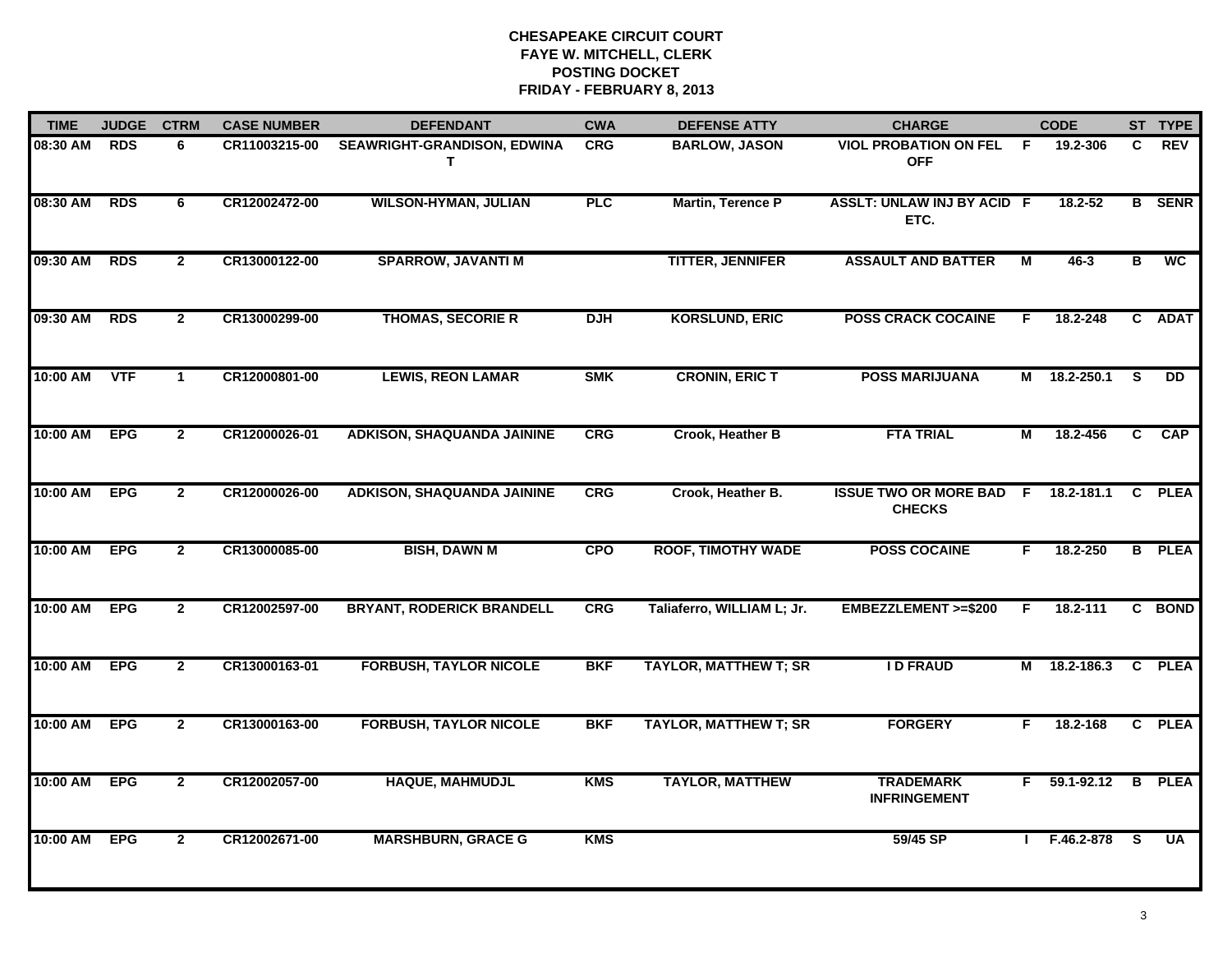| <b>TIME</b> | <b>JUDGE</b> | <b>CTRM</b>    | <b>CASE NUMBER</b> | <b>DEFENDANT</b>               | <b>CWA</b> | <b>DEFENSE ATTY</b>       | <b>CHARGE</b>                                       |     | <b>CODE</b>  |              | ST TYPE       |
|-------------|--------------|----------------|--------------------|--------------------------------|------------|---------------------------|-----------------------------------------------------|-----|--------------|--------------|---------------|
| 10:00 AM    | <b>EPG</b>   | $\overline{2}$ | CR12002755-00      | <b>MCCARTHY, PHOEBE A</b>      | <b>CPO</b> | Crook, Heather B.         | <b>FALSE REPORT TO L/E/O</b>                        | M   | 18.2-461     |              | S TRYL        |
| 10:00 AM    | <b>EPG</b>   | $\overline{2}$ | CR13000325-00      | <b>NOEL, VICTORIA L</b>        | <b>ANM</b> | Crook, Heather B          | <b>FRAUD</b>                                        | М   | 18.2-178     |              | <b>B</b> PLEA |
| 10:00 AM    | <b>EPG</b>   | $\overline{2}$ | CR12003031-00      | <b>NOEL, VICTORIA LYNN</b>     | <b>ANM</b> | <b>Martin, Terence P</b>  | STLN PRPRTY: INT TO SELL F 18.2-108.01<br>$>= $200$ |     |              | <b>B</b>     | <b>PLEA</b>   |
| 10:00 AM    | <b>EPG</b>   | $\mathbf{2}$   | CR12003031-01      | <b>NOEL, VICTORIA LYNN</b>     | <b>ANM</b> | Martin, Terence P         | <b>GRND LARCENY: &gt;=\$200</b><br><b>NOT PERSN</b> | E   | 18.2-95      |              | <b>B</b> PLEA |
| 10:00 AM    | <b>EPG</b>   | $\overline{2}$ | CR12003122-00      | <b>RIDDICK, WALTER; IV</b>     | <b>ANM</b> | <b>COOPER, WANDA</b>      | SODOMY: VICTIM <13 YRS                              | F.  | 18.2-67.1    |              | C TRYL        |
| 10:00 AM    | <b>EPG</b>   | $\overline{2}$ | CR11001965-01      | <b>SMITH, BRANDON LAMAR</b>    | <b>SNS</b> | <b>BRICE, JAMES P</b>     | <b>VIOL PROBATION ON FEL</b><br><b>OFF</b>          | -F. | 19.2-306     |              | C BOND        |
| 10:00 AM    | <b>EPG</b>   | $\overline{2}$ | CR13000017-00      | <b>WATKINS, CARLTON LEE</b>    | <b>KAP</b> | HOLDER, J                 | <b>GRAND LARCENY</b>                                | F.  | 18.2-95      |              | <b>B</b> TRYL |
| 10:00 AM    | JJ           | $\overline{5}$ | CR12002491-00      | <b>PAINTER, SAMUEL J</b>       | <b>TNH</b> | <b>DUNNINGAN, BRIAN T</b> | <b>DUI-1ST</b>                                      |     | M A.18.2-266 |              | <b>B</b> TRYL |
| 10:00 AM    | JJ           | 5              | CR12002491-01      | <b>PAINTER, SAMUEL J</b>       | <b>TNH</b> |                           | <b>FTA TRIAL</b>                                    | M   | 18.2-456     | S            | <b>SC</b>     |
| 10:00 AM    | JJ           | 5              | CR12002262-02      | <b>WHITEHURST, YEDAIL; III</b> | <b>TNH</b> | <b>KOZAK, WARREN D</b>    | <b>F/COMPLY W/PRETRIAL</b>                          | M   | 18.2-456     | $\mathbf{C}$ | <b>CAP</b>    |
| 10:00 AM    | JJ           | 5              | CR12002262-00      | <b>WHITEHURST, YEDAIL; III</b> | <b>TNH</b> | Kozak, Warren D.          | <b>STATUTORY BURGLARY</b>                           | F   | 18.2-91      |              | <b>B</b> TRYL |
| 10:00 AM    | JJ           | $\overline{5}$ | CR12002262-01      | <b>WHITEHURST, YEDAIL; III</b> | <b>TNH</b> | Kozak, Warren D.          | <b>MALICIOUS WOUNDING</b>                           | F.  | $18.2 - 51$  |              | <b>B</b> TRYL |
| 10:00 AM    | <b>RDS</b>   | 6              | CR12003253-00      | <b>BALDWIN, OTHA ADONNIS</b>   | <b>SMK</b> | <b>BYRUM, ERICA</b>       | <b>ASSAULT &amp; BATTERY-WIFE M</b>                 |     | 18.2-57.2    | B            | <b>TRYL</b>   |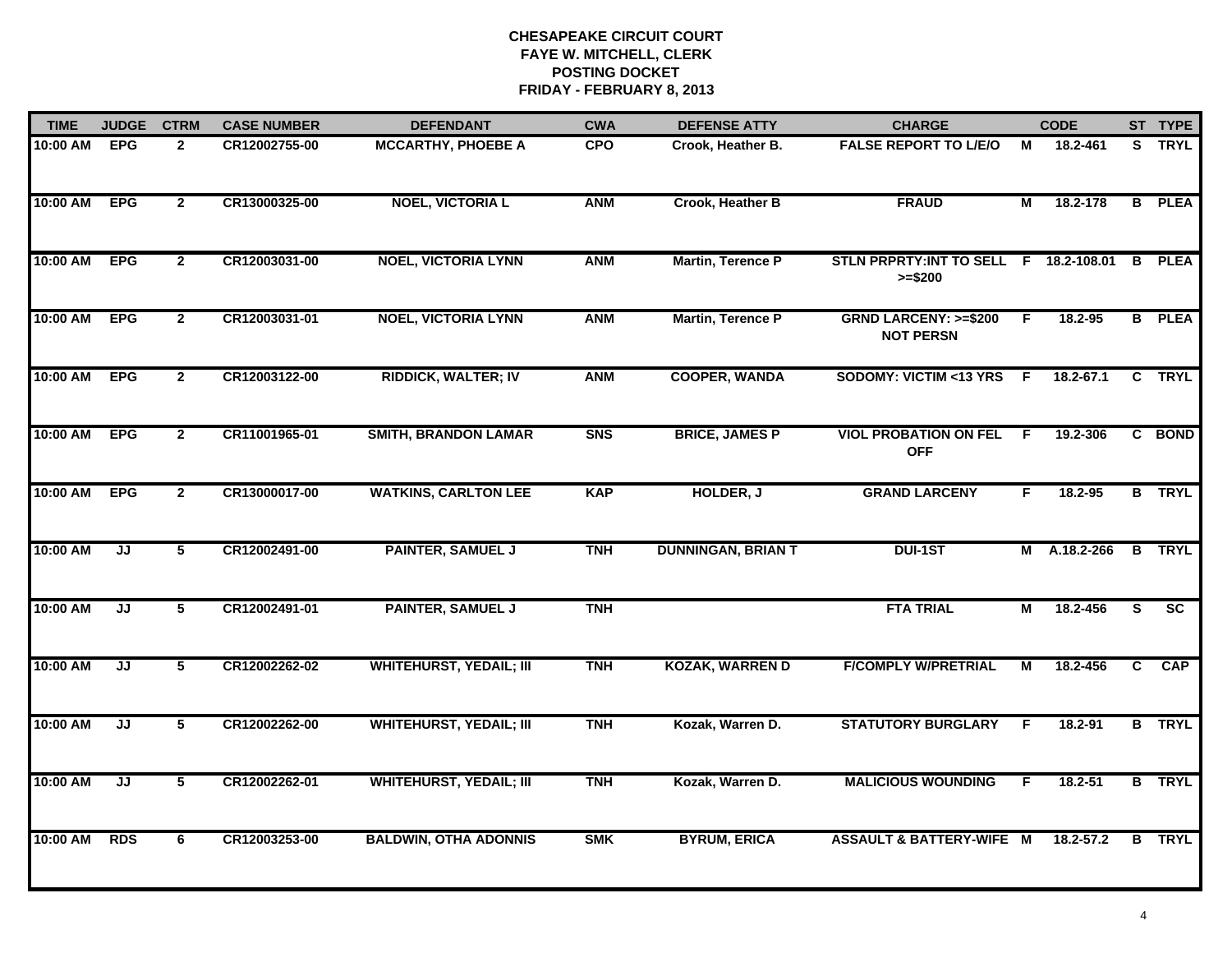| <b>TIME</b> | <b>JUDGE</b> | <b>CTRM</b> | <b>CASE NUMBER</b> | <b>DEFENDANT</b>                   | <b>CWA</b> | <b>DEFENSE ATTY</b>      | <b>CHARGE</b>                                     |                | <b>CODE</b>    |                | ST TYPE       |
|-------------|--------------|-------------|--------------------|------------------------------------|------------|--------------------------|---------------------------------------------------|----------------|----------------|----------------|---------------|
| 10:00 AM    | <b>RDS</b>   | 6           | CR12003185-00      | <b>CARDEN, JESSE N; JR</b>         | <b>SMK</b> |                          | 58/45 SP                                          |                | F.46.2-878     | <b>S</b>       | <b>TRYL</b>   |
| 10:00 AM    | <b>RDS</b>   | 6           | CR12003255-00      | <b>EMERSON, ROBERT YORK; JR</b>    | <b>SMK</b> | Ortiz, Kathleen A.       | <b>ASSAULT &amp; BATTERY-FAM</b><br><b>MEMBER</b> | $\overline{M}$ | $18.2 - 57.2$  |                | C TRYL        |
| 10:00 AM    | <b>RDS</b>   | 6           | CR12003007-00      | <b>GOMENYUK, DANIL MIKAILOVICH</b> | <b>AWW</b> |                          | <b>HOV VIOLATION</b>                              | $\mathbf{I}$   | $33.1 - 46.2$  |                | S TRYL        |
| 10:00 AM    | <b>RDS</b>   | 6           | CR12003215-00      | <b>GUSTAFSON, PATRICK MICHAEL</b>  | <b>SMK</b> | <b>BARLOW, JASON A</b>   | <b>DUI-2ND</b>                                    |                | M B.18.2-266   |                | <b>B</b> TRYL |
| 10:00 AM    | <b>RDS</b>   | 6           | CR12003060-00      | <b>HARRISON, WILLIAM</b>           | <b>SMK</b> | <b>COOPER, WANDA</b>     | <b>ASSAULT AND BATTER</b>                         | М              | $46 - 3$       |                | <b>B</b> TRYL |
| 10:00 AM    | <b>RDS</b>   | 6           | CR12002667-00      | <b>HLASNICEK, ELIZABETH ANN</b>    | <b>SMK</b> | <b>GOODMAN, ERIC</b>     | <b>DUI 2ND</b>                                    | M              | B.18.2-266     | B              | <b>TRYL</b>   |
| 10:00 AM    | <b>RDS</b>   | 6           | CR12002734-01      | <b>HOLMES, TERRANCE L</b>          | <b>SMK</b> | Ortiz, Kathleen A.       | <b>FTA TRIAL</b>                                  | М              | 18.2-456       | $\overline{B}$ | CAP           |
| 10:00 AM    | <b>RDS</b>   | 6           | CR12002734-00      | <b>HOLMES, TERRANCE L</b>          | <b>SMK</b> | Ortiz, Kathleen A.       | <b>DUI-2ND</b>                                    |                | M B.18.2-266   |                | S TRYL        |
| 10:00 AM    | <b>RDS</b>   | 6           | CR12003179-00      | <b>MAYFIELD-COPREW, SARAH V</b>    | AWW        | Taylor, Matthew T; SR    | <b>POSS STOLEN PROPERTY</b>                       | M              | $74 - 4$       |                | S TRYL        |
| 10:00 AM    | <b>RDS</b>   | 6           | CR12003223-00      | <b>MITCHELL, LEE A</b>             | <b>SMK</b> | <b>TARTER, KATHERINE</b> | 52/35 SP                                          |                | $1$ G.46.2-875 |                | S TRYL        |
| 10:00 AM    | <b>RDS</b>   | 6           | CR12003244-00      | <b>ORR, STEPHEN R</b>              | <b>SMK</b> |                          | <b>DIS TRAFF LIGHT</b>                            |                | 46.2-833       |                | S TRYL        |
| 10:00 AM    | <b>RDS</b>   | 6           | CR12003110-00      | <b>PARKER, CIARA SHANICE</b>       | <b>SMK</b> |                          | <b>NO SEATBELT</b>                                |                | 46.2-1094      |                | S TRYL        |
| 10:00 AM    | <b>RDS</b>   | 6           | CR12003110-01      | <b>PARKER, CIARA SHANICE</b>       | <b>SMK</b> | <b>ORTIZ, KATHLEEN</b>   | <b>SUSP OL</b>                                    | М              | B.46.2-301     | S.             | <b>TRYL</b>   |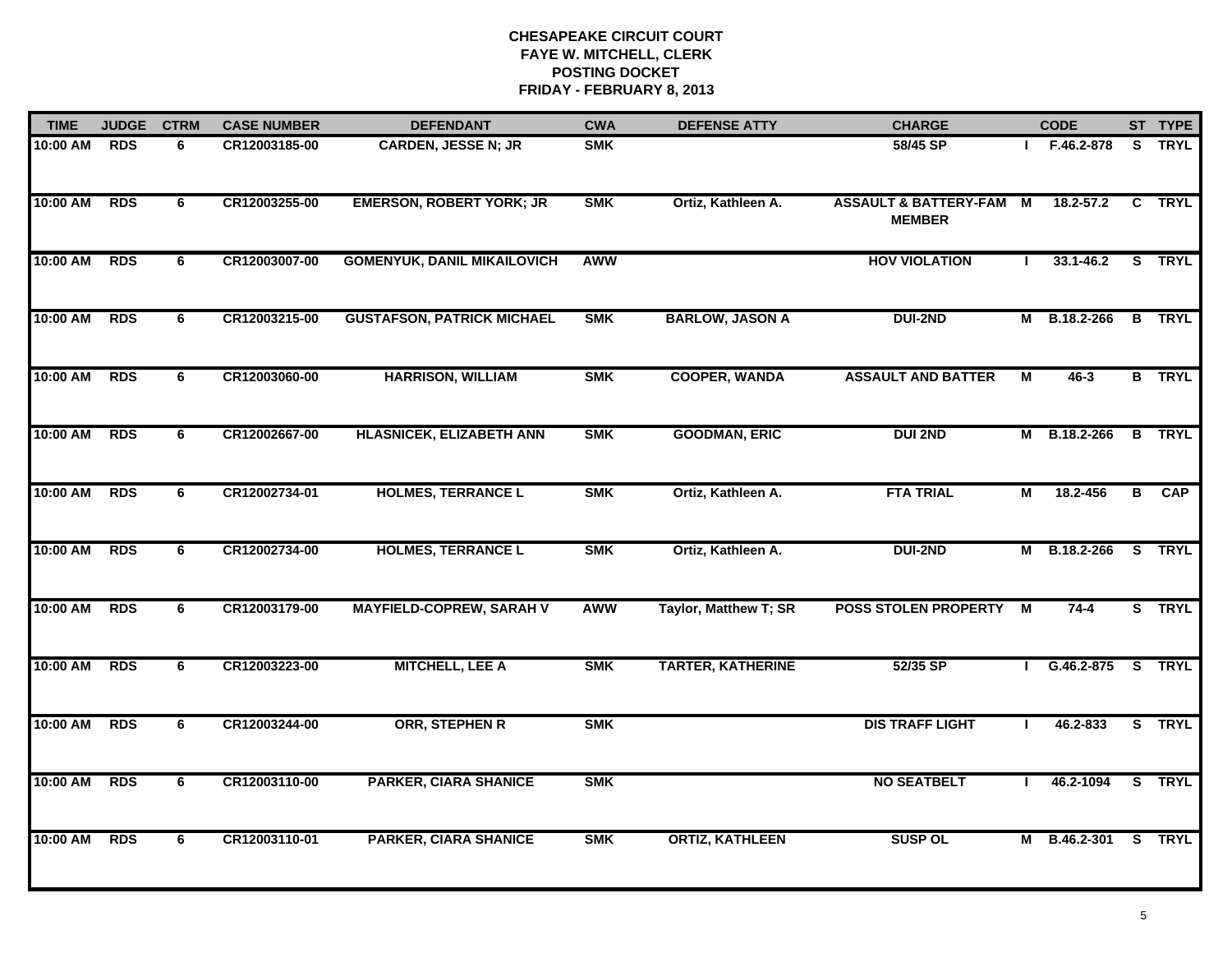| <b>TIME</b> | <b>JUDGE</b> | <b>CTRM</b> | <b>CASE NUMBER</b> | <b>DEFENDANT</b>                | <b>CWA</b> | <b>DEFENSE ATTY</b>       | <b>CHARGE</b>                                 |                | <b>CODE</b>     |                         | ST TYPE       |
|-------------|--------------|-------------|--------------------|---------------------------------|------------|---------------------------|-----------------------------------------------|----------------|-----------------|-------------------------|---------------|
| 10:00 AM    | <b>RDS</b>   | 6           | CR13000149-00      | <b>PRICE, DOMONIC R</b>         | <b>AWW</b> |                           | 74/55 SP                                      |                | G.46.2-870      | S.                      | <b>TRYL</b>   |
| 10:00 AM    | <b>RDS</b>   | 6           | CR12003230-00      | <b>SHEPHERD, TEESHA</b>         | <b>AWW</b> | <b>EVANS-BEDOIS, ERIN</b> | <b>TRESPASS AFTER</b><br><b>FORBIDDEN</b>     | M              | 46-135          |                         | <b>B</b> TRYL |
| 10:00 AM    | <b>RDS</b>   | 6           | CR11002086-00      | <b>SHORT, ASHLEY N</b>          | <b>SMK</b> | <b>WINN, A ROBINSON</b>   | <b>LARCENY</b>                                | $\overline{M}$ | 18.2-103        | S.                      | <b>UA</b>     |
| 10:00 AM    | <b>RDS</b>   | 6           | CR12003226-00      | <b>WATERS, JASON ROBERT</b>     | <b>SMK</b> |                           | <b>FICTITIOUS DISPLAY OF</b><br><b>PLATES</b> | M              | $46.2 - 613(2)$ | <b>S</b>                | <b>TRYL</b>   |
| 10:00 AM    | <b>RDS</b>   | 6           | CR12003236-03      | <b>WILLIAMS, PHILLIP GEORGE</b> | <b>SMK</b> | <b>HELMS, MICHELLE</b>    | <b>FALSE IDENTITY</b>                         | М              | 19.2-82.1       | B                       | <b>TRYL</b>   |
| 10:00 AM    | <b>RDS</b>   | 6           | CR12003236-02      | <b>WILLIAMS, PHILLIP GEORGE</b> | <b>SMK</b> | <b>HELMS, MICHELLE</b>    | <b>FAIL TO OBEY HWY</b><br><b>MARKING</b>     |                | A.46.2-804      | $\overline{\mathbf{s}}$ | <b>TRYL</b>   |
| 10:00 AM    | <b>RDS</b>   | 6           | CR12003236-00      | <b>WILLIAMS, PHILLIP GEORGE</b> | <b>SMK</b> | <b>HELMS, MICHELLE</b>    | <b>REFUSED BLOOD/BREATH</b><br><b>TEST</b>    |                | 18.2-268.3      | S.                      | <b>TRYL</b>   |
| 10:00 AM    | <b>RDS</b>   | 6           | CR12003236-01      | <b>WILLIAMS, PHILLIP GEORGE</b> | <b>SMK</b> | <b>HELMS, MICHELLE</b>    | NO O/L IN POSS                                |                | A.46.2-104      | s<br>                   | <b>TRYL</b>   |
| 10:00 AM    | <b>RDS</b>   | 6           | CR12002938-00      | <b>WRIGHT, KEVIN A; JR</b>      | <b>AWW</b> | Winn, A Robinson          | <b>SUSP OL</b>                                |                | M B.46.2-301    | $\mathbf{B}$            | <b>TRYL</b>   |